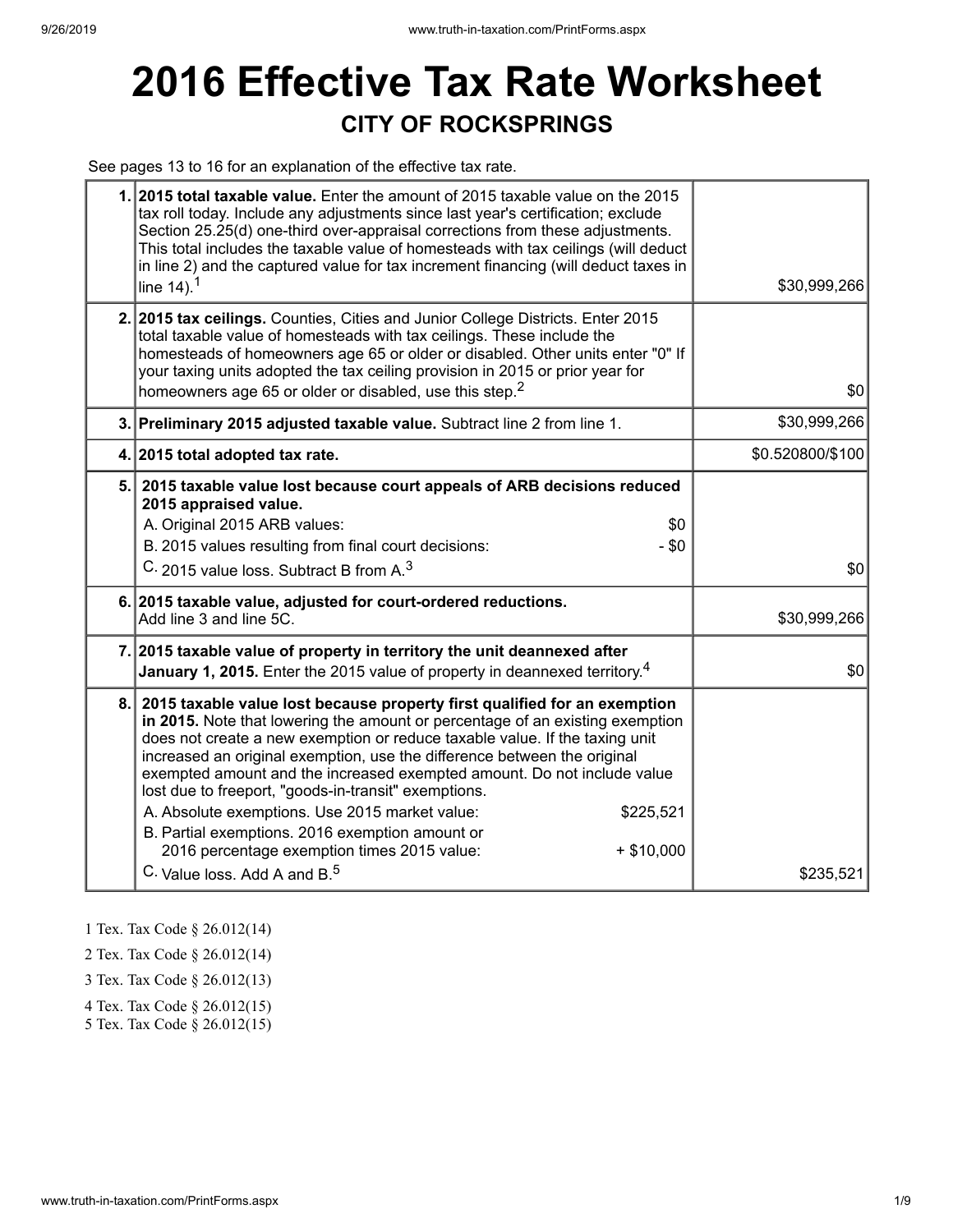## **2016 Effective Tax Rate Worksheet (continued) CITY OF ROCKSPRINGS**

| 9.1 | 2015 taxable value lost because property first qualified for agricultural<br>appraisal (1-d or 1-d-1), timber appraisal, recreational/scenic appraisal or<br>public access airport special appraisal in 2016. Use only those properties<br>that first qualified in 2016; do not use properties that qualified in 2015.<br>A. 2015 market value:<br>\$0<br>$-$ \$0<br>B. 2016 productivity or special appraised value:<br>C. Value loss. Subtract B from A. <sup>6</sup> | \$0          |
|-----|-------------------------------------------------------------------------------------------------------------------------------------------------------------------------------------------------------------------------------------------------------------------------------------------------------------------------------------------------------------------------------------------------------------------------------------------------------------------------|--------------|
|     | 10. Total adjustments for lost value. Add lines 7, 8C and 9C.                                                                                                                                                                                                                                                                                                                                                                                                           | \$235,521    |
|     | 11. 2015 adjusted taxable value. Subtract line 10 from line 6.                                                                                                                                                                                                                                                                                                                                                                                                          | \$30,763,745 |
|     | 12. Adjusted 2015 taxes. Multiply line 4 by line 11 and divide by \$100.                                                                                                                                                                                                                                                                                                                                                                                                | \$160,217    |
|     | 13. Taxes refunded for years preceding tax year 2015. Enter the amount of<br>taxes refunded by the taxing unit for tax years preceding tax year 2015. Types<br>of refunds include court decisions, Tax Code § 25.25(b) and (c) corrections and<br>Tax Code § 31.11 payment errors. Do not include refunds for tax year 2015.<br>This line applies only to tax years preceding tax year 2015. $^7$                                                                       | \$885        |
|     | 14. Taxes in tax increment financing (TIF) for tax year 2015. Enter the amount of<br>taxes paid into the tax increment fund for a reinvestment zone as agreed by the<br>taxing unit. If the unit has no 2016 captured appraised value in Line 16D, enter<br>$"0"$ . <sup>8</sup>                                                                                                                                                                                        | \$0          |
|     | 15. Adjusted 2015 taxes with refunds and TIF adjustment. Add lines 12 and 13,<br>subtract line 14.9                                                                                                                                                                                                                                                                                                                                                                     | \$161,102    |
|     | 16. Total 2016 taxable value on the 2016 certified appraisal roll today. This<br>value includes only certified values and includes the total taxable value of<br>homesteads with tax ceilings (will deduct in line 18). These homesteads<br>includes homeowners age 65 or older or disabled. <sup>10</sup><br>A. Certified values only:<br>\$33,784,117<br>B. Counties: Include railroad rolling stock values<br>certified by the Comptroller's office:<br>$+$ \$0      |              |

6 Tex. Tax Code § 26.012(15)

7 Tex. Tax Code § 26.012(13)

8 Tex. Tax Code § 26.03(c)

9 Tex. Tax Code § 26.012(13)

10 Tex. Tax Code § 26.012(15)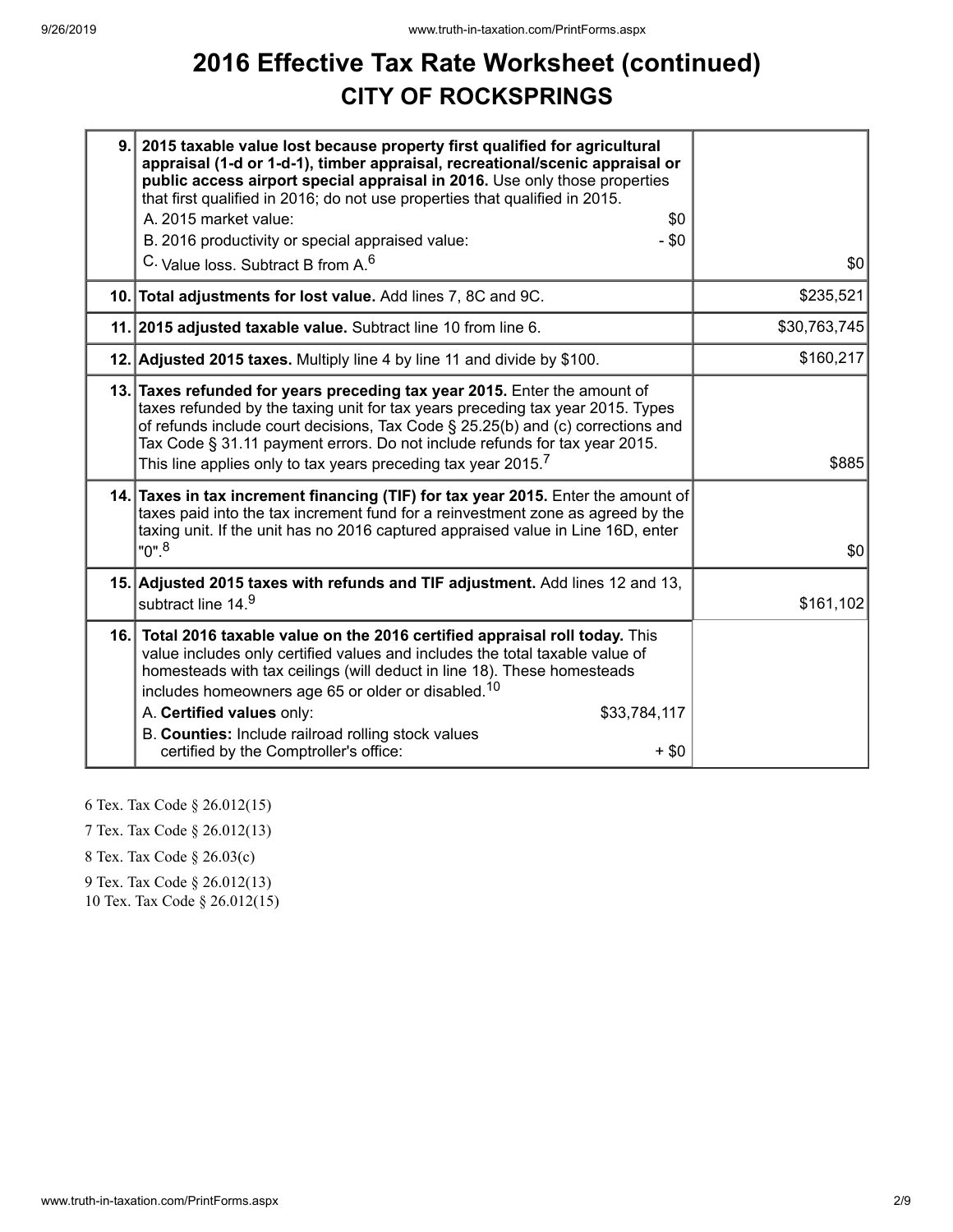## **2016 Effective Tax Rate Worksheet (continued) CITY OF ROCKSPRINGS**

| 16.<br>$\text{(cont.)}$ | C. Pollution control exemption: Deduct the value<br>of property exempted for the current tax year for<br>the first time as pollution control property:<br>D. Tax increment financing: Deduct the 2016<br>captured appraised value of property taxable by a<br>taxing unit in a tax increment financing zone for<br>which the 2016 taxes will be deposited into the<br>tax increment fund. Do not include any new<br>property value that will be included in line 21<br>below. <sup>11</sup><br>E. Total 2016 value. Add A and B, then subtract C<br>and D.                                                                                                                                                                                                                                                                                                                                                                                                                                                                                                                                                                                                                                                                                                    | $-$ \$0<br>$-$ \$0 | \$33,784,117 |
|-------------------------|---------------------------------------------------------------------------------------------------------------------------------------------------------------------------------------------------------------------------------------------------------------------------------------------------------------------------------------------------------------------------------------------------------------------------------------------------------------------------------------------------------------------------------------------------------------------------------------------------------------------------------------------------------------------------------------------------------------------------------------------------------------------------------------------------------------------------------------------------------------------------------------------------------------------------------------------------------------------------------------------------------------------------------------------------------------------------------------------------------------------------------------------------------------------------------------------------------------------------------------------------------------|--------------------|--------------|
| 17.                     | Total value of properties under protest or not included on certified<br>appraisal roll. <sup>12</sup><br>A. 2016 taxable value of properties under protest.<br>The chief appraiser certifies a list of properties still<br>under ARB protest. The list shows the appraisal<br>district's value and the taxpayer's claimed value, if<br>any or an estimate of the value if the taxpayer<br>wins. For each of the properties under protest,<br>use the lowest of these values. Enter the total<br>value. <sup>13</sup><br>B. 2016 value of properties not under protest or<br>included on certified appraisal roll. The chief<br>appraiser gives taxing units a list of those taxable<br>properties that the chief appraiser knows about<br>but are not included at appraisal roll certification.<br>These properties also are not on the list of<br>properties that are still under protest. On this list<br>of properties, the chief appraiser includes the<br>market value, appraised value and exemptions for<br>the preceding year and a reasonable estimate of<br>the market value, appraised value and<br>exemptions for the current year. Use the lower<br>market, appraised or taxable value (as<br>appropriate). Enter the total value. <sup>14</sup> | \$0<br>$+ $0$      |              |

- 11 Tex. Tax Code § 26.03(c)
- 12 Tex. Tax Code § 26.01(c)
- 13 Tex. Tax Code § 26.04 and 26.041

14 Tex. Tax Code § 26.04 and 26.041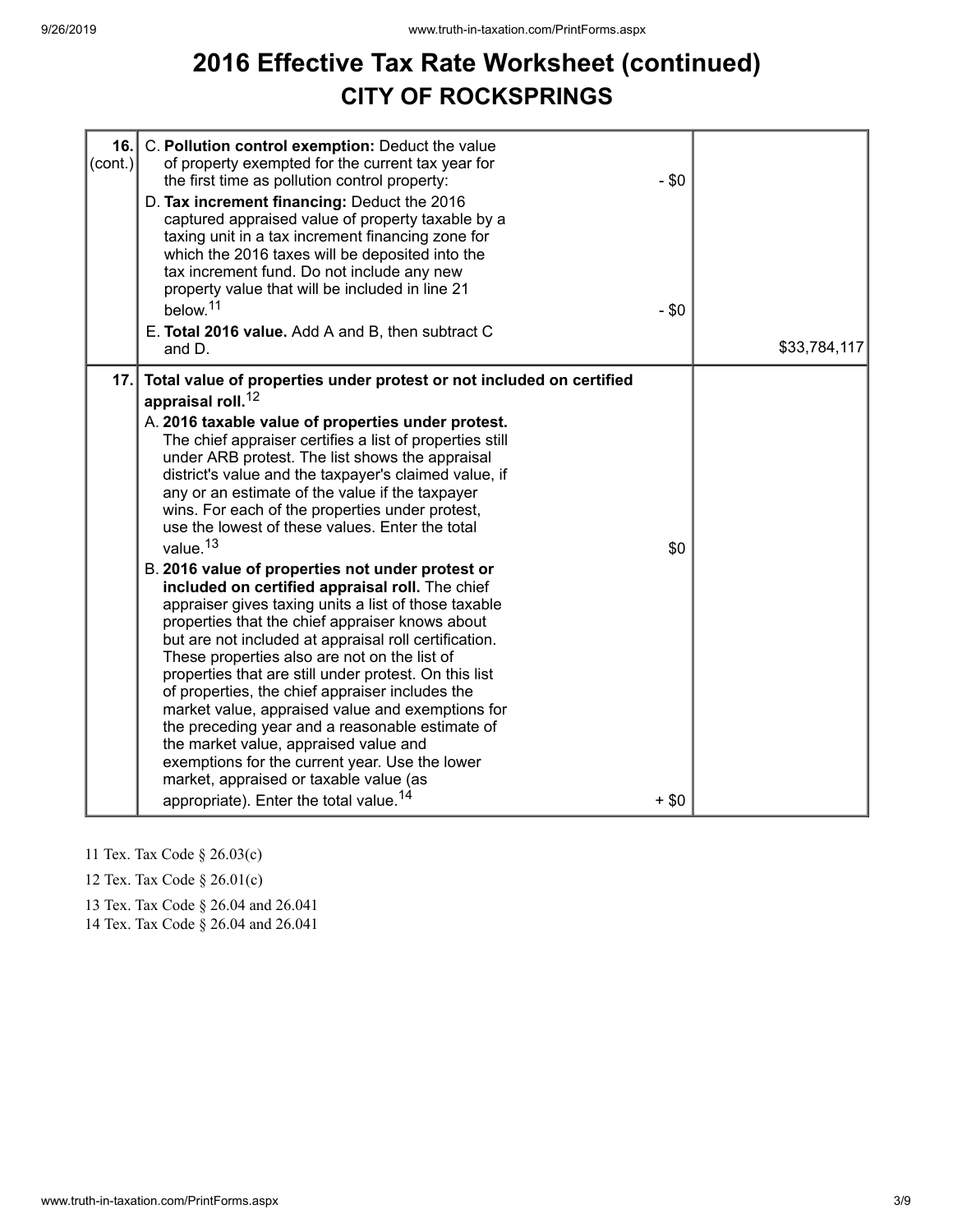## **2016 Effective Tax Rate Worksheet (continued) CITY OF ROCKSPRINGS**

| 17.<br>$ cont. \rangle$ | C. Total value under protest or not certified. Add<br>A and B.                                                                                                                                                                                                                                                                                                                                                                                                                                                                                                                                                                                 | \$0            |
|-------------------------|------------------------------------------------------------------------------------------------------------------------------------------------------------------------------------------------------------------------------------------------------------------------------------------------------------------------------------------------------------------------------------------------------------------------------------------------------------------------------------------------------------------------------------------------------------------------------------------------------------------------------------------------|----------------|
|                         | 18. 2016 tax ceilings. Counties, cities and junior colleges enter 2016 total taxable<br>value of homesteads with tax ceilings. These include the homesteads of<br>homeowners age 65 or older or disabled. Other taxing units enter "0". If your<br>taxing units adopted the tax ceiling provision in 2015 or prior year for<br>homeowners age 65 or older or disabled, use this step. <sup>15</sup>                                                                                                                                                                                                                                            | \$0            |
|                         | 19. 2016 total taxable value. Add lines 16E and 17C. Subtract line 18.                                                                                                                                                                                                                                                                                                                                                                                                                                                                                                                                                                         | \$33,784,117   |
|                         | 20. Total 2016 taxable value of properties in territory annexed after January<br>1, 2008. Include both real and personal property. Enter the 2016 value of<br>property in territory annexed. <sup>16</sup>                                                                                                                                                                                                                                                                                                                                                                                                                                     | \$0            |
|                         | 21. Total 2016 taxable value of new improvements and new personal property<br>located in new improvements. New means the item was not on the appraisal<br>roll in 2015. An improvement is a building, structure, fixture or fence erected on<br>or affixed to land. New additions to existing improvements may be included if<br>the appraised value can be determined. New personal property in a new<br>improvement must have been brought into the taxing unit after January 1, 2015<br>and be located in a new improvement. New improvements do include property<br>on which a tax abatement agreement has expired for 2016. <sup>17</sup> | \$308,184      |
|                         | 22. Total adjustments to the 2016 taxable value. Add lines 20 and 21.                                                                                                                                                                                                                                                                                                                                                                                                                                                                                                                                                                          | \$308,184      |
|                         | 23. 2016 adjusted taxable value. Subtract line 22 from line 19.                                                                                                                                                                                                                                                                                                                                                                                                                                                                                                                                                                                | \$33,475,933   |
|                         | 24. 2016 effective tax rate. Divide line 15 by line 23 and multiply by \$100. <sup>18</sup>                                                                                                                                                                                                                                                                                                                                                                                                                                                                                                                                                    | \$0.4812/\$100 |
|                         | 25. COUNTIES ONLY. Add together the effective tax rates for each type of tax the<br>county levies. The total is the 2016 county effective tax rate. <sup>19</sup>                                                                                                                                                                                                                                                                                                                                                                                                                                                                              |                |
|                         | <b>Fund Name</b><br><b>Tax Rate</b><br>${fields.1}$<br>${field36.2}$                                                                                                                                                                                                                                                                                                                                                                                                                                                                                                                                                                           | \$/\$100       |

15 Tex. Tax Code § 26.012(6)

16 Tex. Tax Code § 26.012(17)

17 Tex. Tax Code § 26.012(17)

18 Tex. Tax Code § 26.04(c)

19 Tex. Tax Code § 26.04(d)

A county, city or hospital district that adopted the additional sales tax in November 2015 or in May 2016 must adjust its effective tax rate. *The Additional Sales Tax Rate Worksheet* on page 39 sets out this adjustment. Do not forget to complete the *Additional Sales Tax Rate Worksheet* if the taxing unit adopted the additional sales tax on these dates.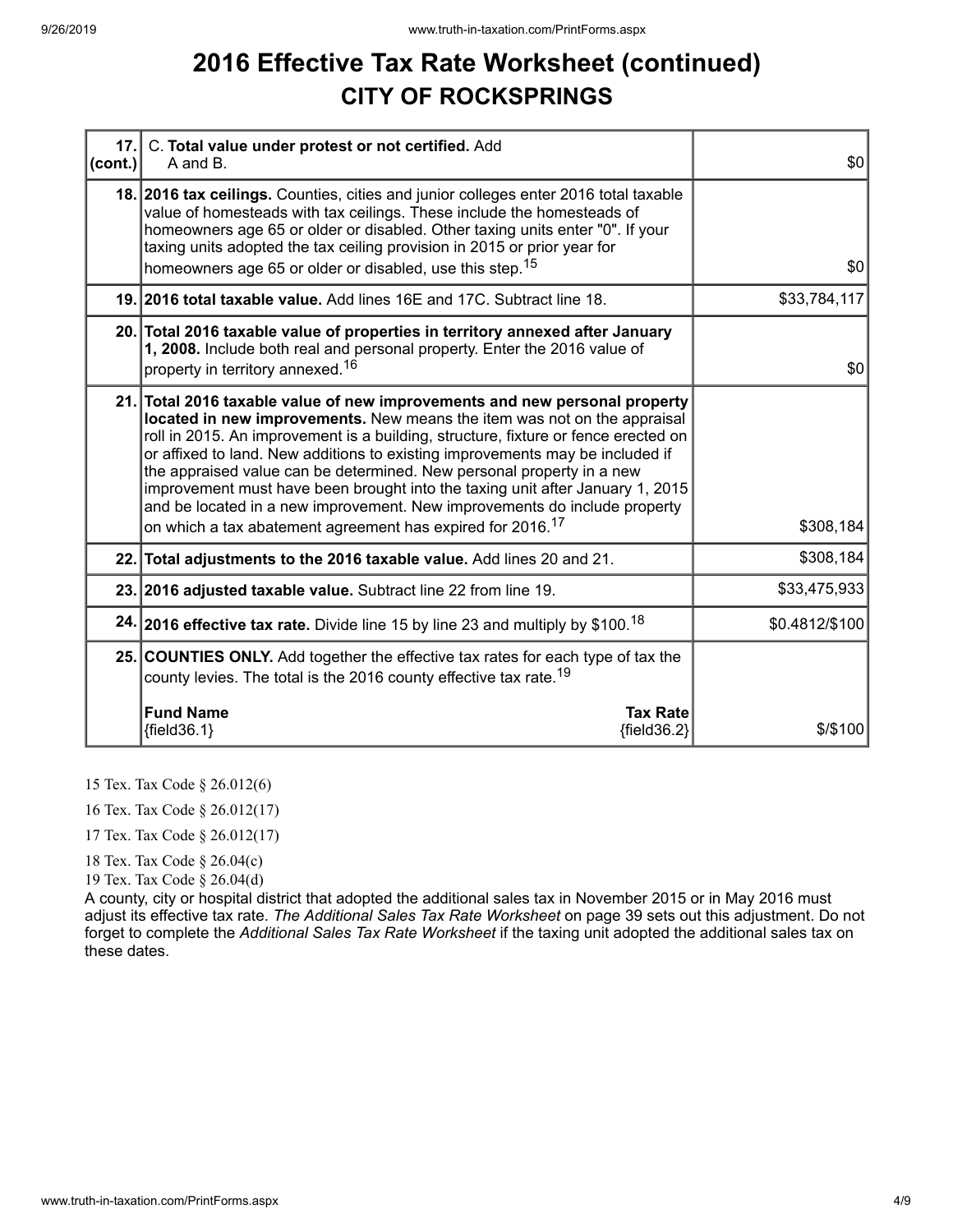## **2016 Rollback Tax Rate Worksheet CITY OF ROCKSPRINGS**

### See pages 17 to 21 for an explanation of the rollback tax rate.

|     | 26. 2015 maintenance and operations (M&O) tax rate.                                                                                                                                                                                                                                                                                                                                                                                                                                                                                                                                                                                                                                                                                                                                                                                                                                                                                                                                                                                                                                                                                                                                                                                                                                                                         | \$0.520800/\$100 |
|-----|-----------------------------------------------------------------------------------------------------------------------------------------------------------------------------------------------------------------------------------------------------------------------------------------------------------------------------------------------------------------------------------------------------------------------------------------------------------------------------------------------------------------------------------------------------------------------------------------------------------------------------------------------------------------------------------------------------------------------------------------------------------------------------------------------------------------------------------------------------------------------------------------------------------------------------------------------------------------------------------------------------------------------------------------------------------------------------------------------------------------------------------------------------------------------------------------------------------------------------------------------------------------------------------------------------------------------------|------------------|
|     | 27. 2015 adjusted taxable value. Enter the amount from line 11.                                                                                                                                                                                                                                                                                                                                                                                                                                                                                                                                                                                                                                                                                                                                                                                                                                                                                                                                                                                                                                                                                                                                                                                                                                                             | \$30,763,745     |
| 28. | 2015 M&O taxes.<br>\$160,217<br>A. Multiply line 26 by line 27 and divide by \$100.<br>B. Cities, counties and hospital districts with<br>additional sales tax: Amount of additional sales<br>tax collected and spent on M&O expenses in<br>2015. Enter amount from full year's sales tax<br>revenue spent for M&O in 2015 fiscal year, if any.<br>Other units, enter "0." Counties exclude any<br>amount that was spent for economic development<br>grants from the amount of sales tax spent.<br>$+$ \$0<br>C. Counties: Enter the amount for the state criminal<br>justice mandate. If second or later year, the<br>amount is for increased cost above last year's<br>amount. Other units, enter "0."<br>$+$ \$0<br>D. Transferring function: If discontinuing all of a<br>department, function or activity and transferring it<br>to another unit by written contract, enter the<br>amount spent by the unit discontinuing the<br>function in the 12 months preceding the month of<br>this calculation. If the unit did not operate this<br>function for this 12-month period, use the amount<br>spent in the last full fiscal year in which the unit<br>operated the function. The unit discontinuing the<br>function will subtract this amount in H below. The<br>unit receiving the function will add this amount in |                  |
|     | H below. Other units, enter "0."<br>$+/-$ \$0                                                                                                                                                                                                                                                                                                                                                                                                                                                                                                                                                                                                                                                                                                                                                                                                                                                                                                                                                                                                                                                                                                                                                                                                                                                                               |                  |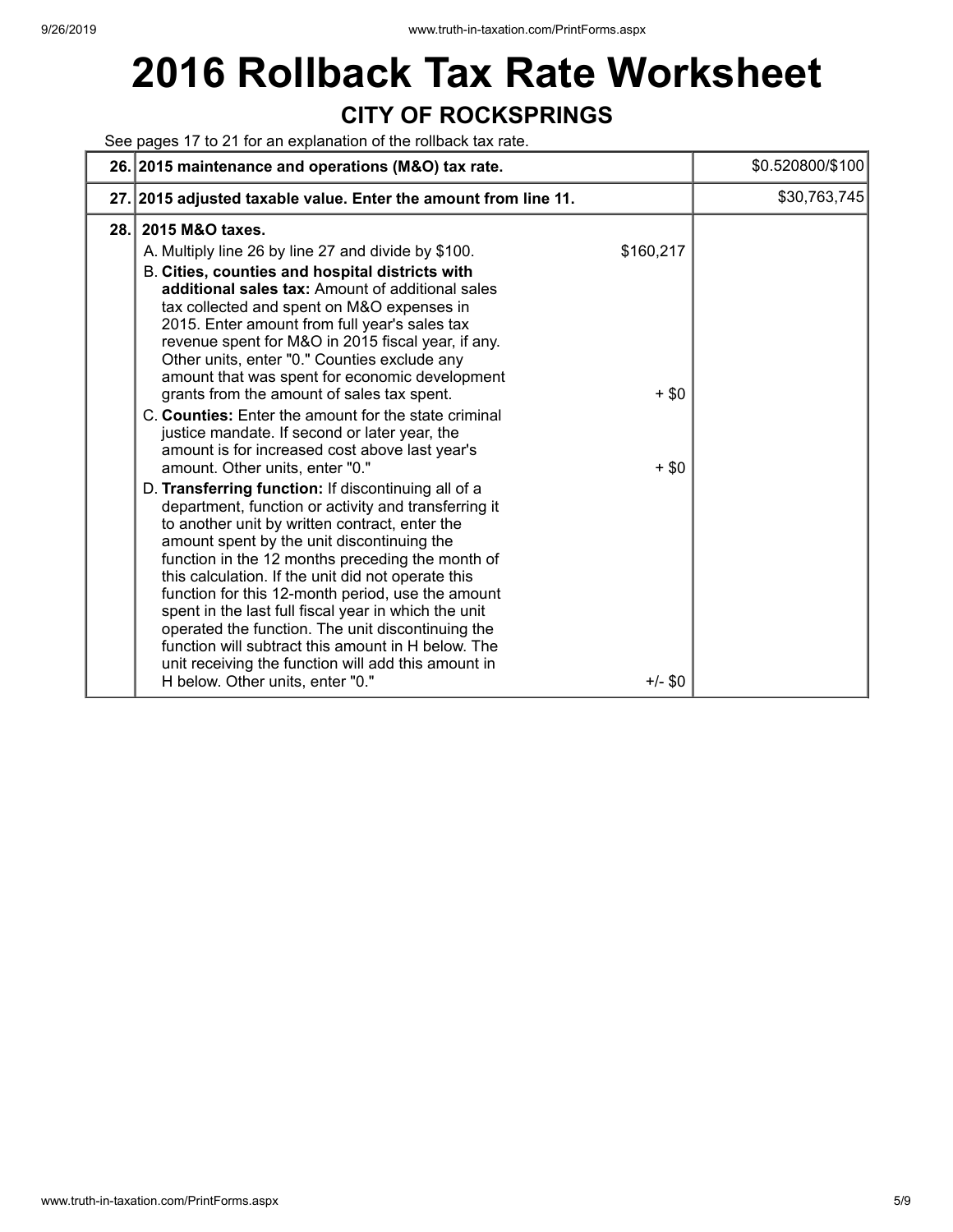## **2016 Rollback Tax Rate Worksheet (continued) CITY OF ROCKSPRINGS**

| 28.<br>$ cont.$ ) | E. Taxes refunded for years preceding tax year<br>2015: Enter the amount of M&O taxes refunded<br>during the last budget year for tax years<br>preceding tax year 2015. Types of refunds<br>include court decisions, Section 25.25(b) and (c)<br>corrections and Section 31.11 payment errors.<br>Do not include refunds for tax year 2015. This<br>line applies only to tax years preceding tax year<br>2015.<br>F. Enhanced indigent health care expenditures:<br>Enter the increased amount for the current year's<br>enhanced indigent health care expenditures<br>above the preceding tax year's enhanced<br>indigent health care expenditures, less any state<br>assistance.<br>G. Taxes in tax increment financing (TIF): Enter<br>the amount of taxes paid into the tax increment<br>fund for a reinvestment zone as agreed by the<br>taxing unit. If the unit has no 2016 captured<br>appraised value in Line 16D, enter "0."<br>H. Adjusted M&O Taxes. Add A, B, C, E and F. For<br>unit with D, subtract if discontinuing function and | $+$ \$867<br>$+$ \$0<br>$-$ \$0 |                |
|-------------------|---------------------------------------------------------------------------------------------------------------------------------------------------------------------------------------------------------------------------------------------------------------------------------------------------------------------------------------------------------------------------------------------------------------------------------------------------------------------------------------------------------------------------------------------------------------------------------------------------------------------------------------------------------------------------------------------------------------------------------------------------------------------------------------------------------------------------------------------------------------------------------------------------------------------------------------------------------------------------------------------------------------------------------------------------|---------------------------------|----------------|
|                   | add if receiving function. Subtract G.                                                                                                                                                                                                                                                                                                                                                                                                                                                                                                                                                                                                                                                                                                                                                                                                                                                                                                                                                                                                            |                                 | \$161,084      |
|                   | 29. 2016 adjusted taxable value.<br>Enter line 23 from the Effective Tax Rate Worksheet.                                                                                                                                                                                                                                                                                                                                                                                                                                                                                                                                                                                                                                                                                                                                                                                                                                                                                                                                                          |                                 | \$33,475,933   |
|                   | 30. 2016 effective maintenance and operations rate.<br>Divide line 28H by line 29 and multiply by \$100.                                                                                                                                                                                                                                                                                                                                                                                                                                                                                                                                                                                                                                                                                                                                                                                                                                                                                                                                          |                                 | \$0.4811/\$100 |
|                   | 31. 2016 rollback maintenance and operation rate.<br>Multiply line 30 by 1.08. (See lines 49 to 52 for additional rate for pollution<br>control expenses.                                                                                                                                                                                                                                                                                                                                                                                                                                                                                                                                                                                                                                                                                                                                                                                                                                                                                         |                                 | \$0.5195/\$100 |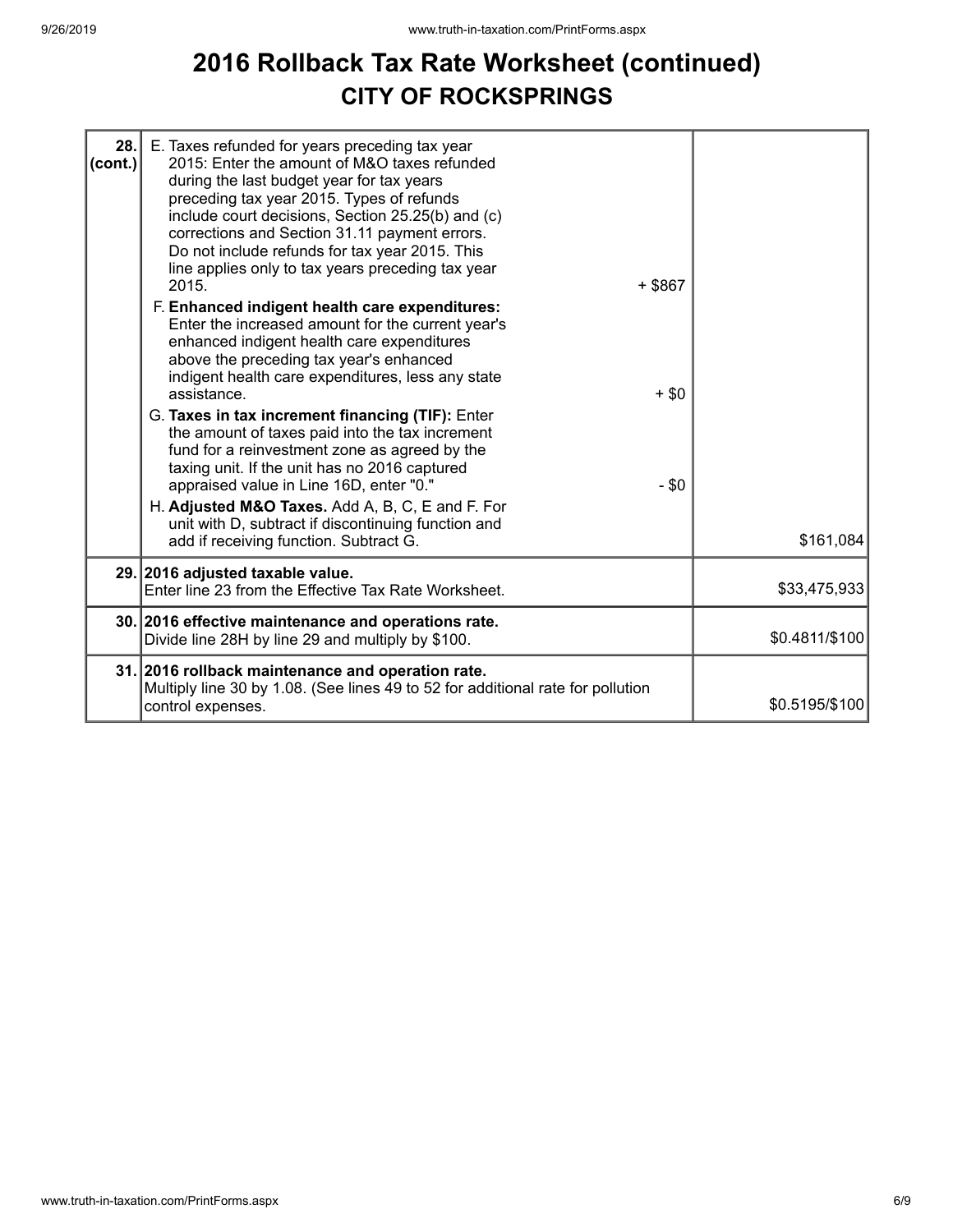## **2016 Rollback Tax Rate Worksheet (continued) CITY OF ROCKSPRINGS**

| 32. Total 2016 debt to be paid with property taxes and additional sales tax<br>revenue.<br>"Debt" means the interest and principal that will be paid on debts that:<br>(1) are paid by property taxes,<br>(2) are secured by property taxes,<br>(3) are scheduled for payment over a period longer than one year and<br>(4) are not classified in the unit's budget as M&O expenses.<br>A: Debt also includes contractual payments to other<br>taxing units that have incurred debts on behalf of this<br>taxing unit, if those debts meet the four conditions<br>above. Include only amounts that will be paid from<br>property tax revenue. Do not include appraisal<br>district budget payments. List the debt in Schedule<br><b>B: Debt Service.</b><br>\$0<br>B: Subtract unencumbered fund amount used to<br>reduce total debt.<br>-\$0<br>C: Subtract amount paid from other resources.<br>$-\$0$<br>D: Adjusted debt. Subtract B and C from A. | \$0            |
|--------------------------------------------------------------------------------------------------------------------------------------------------------------------------------------------------------------------------------------------------------------------------------------------------------------------------------------------------------------------------------------------------------------------------------------------------------------------------------------------------------------------------------------------------------------------------------------------------------------------------------------------------------------------------------------------------------------------------------------------------------------------------------------------------------------------------------------------------------------------------------------------------------------------------------------------------------|----------------|
| 33. Certified 2015 excess debt collections. Enter the amount certified by the<br>collector.                                                                                                                                                                                                                                                                                                                                                                                                                                                                                                                                                                                                                                                                                                                                                                                                                                                            | \$0            |
| 34. Adjusted 2016 debt. Subtract line 33 from line 32.                                                                                                                                                                                                                                                                                                                                                                                                                                                                                                                                                                                                                                                                                                                                                                                                                                                                                                 | \$0            |
| 35. Certified 2016 anticipated collection rate. Enter the rate certified by the<br>collector. If the rate is 100 percent or greater, enter 100 percent.                                                                                                                                                                                                                                                                                                                                                                                                                                                                                                                                                                                                                                                                                                                                                                                                | 95.000000%     |
| 36. 2016 debt adjusted for collections. Divide line 34 by line 35.                                                                                                                                                                                                                                                                                                                                                                                                                                                                                                                                                                                                                                                                                                                                                                                                                                                                                     | \$0            |
| 37. 2016 total taxable value. Enter the amount on line 19.                                                                                                                                                                                                                                                                                                                                                                                                                                                                                                                                                                                                                                                                                                                                                                                                                                                                                             | \$33,784,117   |
| 38. 2016 debt tax rate. Divide line 36 by line 37 and multiply by \$100.                                                                                                                                                                                                                                                                                                                                                                                                                                                                                                                                                                                                                                                                                                                                                                                                                                                                               | \$0.0000/\$100 |
| 39. 2016 rollback tax rate. Add lines 31 and 38.                                                                                                                                                                                                                                                                                                                                                                                                                                                                                                                                                                                                                                                                                                                                                                                                                                                                                                       | \$0.5195/\$100 |
| 40. COUNTIES ONLY. Add together the rollback tax rates for each type of tax the<br>county levies. The total is the 2016 county rollback tax rate.                                                                                                                                                                                                                                                                                                                                                                                                                                                                                                                                                                                                                                                                                                                                                                                                      |                |
| <b>Fund Name</b><br><b>Tax Rate</b><br>${fields2}$<br>${field65.1}$                                                                                                                                                                                                                                                                                                                                                                                                                                                                                                                                                                                                                                                                                                                                                                                                                                                                                    | \$/\$100       |

A taxing unit that adopted the additional sales tax must complete the lines for the *Additional Sales Tax Rate*. A taxing unit seeking additional rollback protection for pollution control expenses completes the *Additional Rollback Protection for Pollution Control*.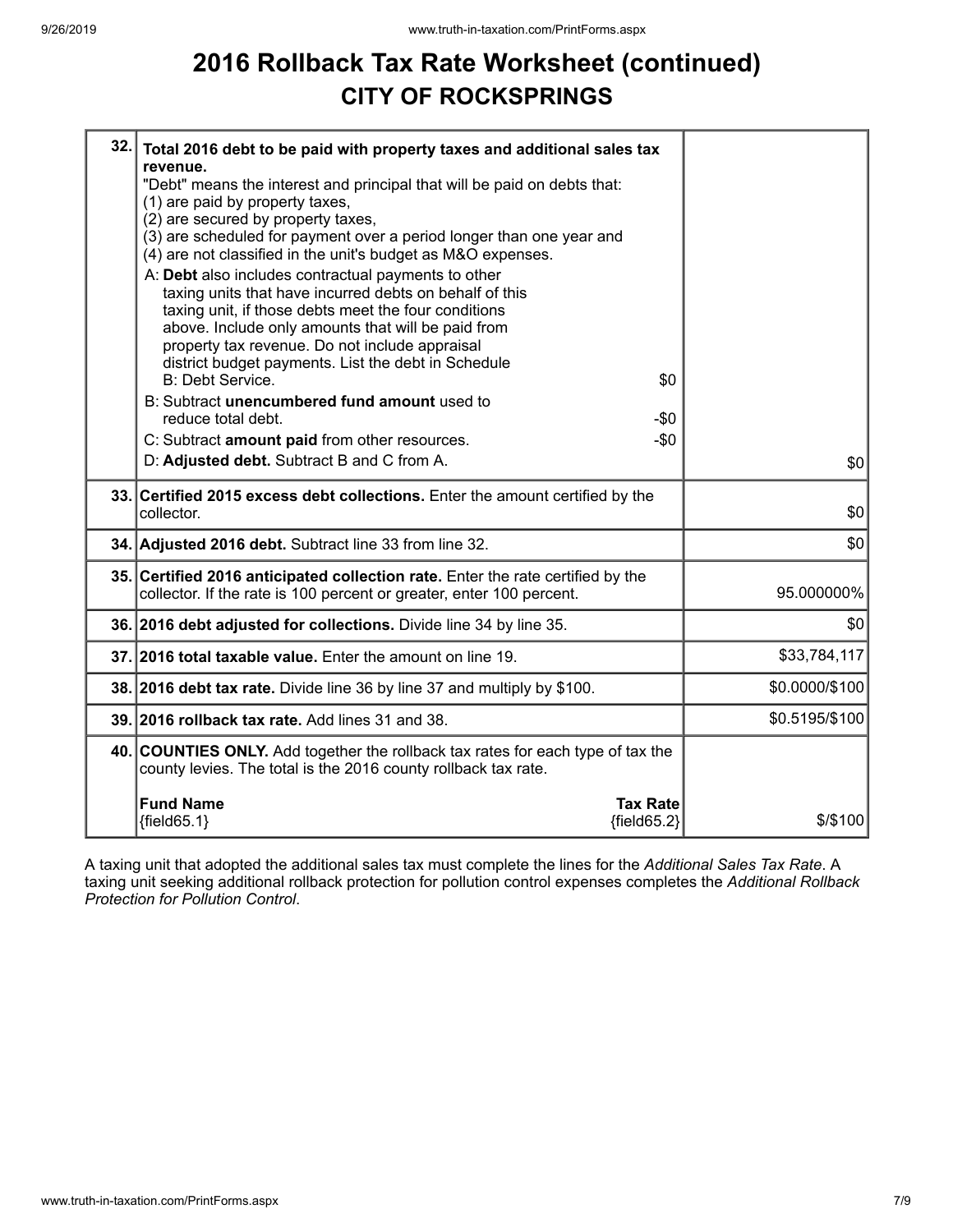## **Additional Sales Tax Rate Worksheet CITY OF ROCKSPRINGS**

| 41. Units that adopted the sales tax in August or November 2015, or in January or<br>May 2016. Enter the Comptroller's estimate of taxable sales for the previous<br>four quarters. Units that adopted the sales tax before August 2015, skip this<br>line. | \$0            |
|-------------------------------------------------------------------------------------------------------------------------------------------------------------------------------------------------------------------------------------------------------------|----------------|
| 42. Estimated sales tax revenue. Counties exclude any amount that is or will be<br>spent for economic development grants from the amount of estimated sales tax<br>revenue.                                                                                 |                |
| UNITS THAT ADOPTED THE SALES TAX IN AUGUST OR NOVEMBER<br>2015, OR IN JANUARY OR MAY 2016. Multiply the amount on line 41 by the<br>sales tax rate (.01, .005, or .0025, as applicable) and multiply the result by<br>.95.                                  |                |
| $-OR-$                                                                                                                                                                                                                                                      |                |
| UNITS THAT ADOPTED THE SALES TAX BEFORE AUGUST 2015. Enter<br>the sales tax revenue for the previous four quarters. Do not multiply by .95.                                                                                                                 | \$0            |
| 43. 2016 total taxable value. Enter the amount from line 37 of the Rollback Tax<br>Rate Worksheet.                                                                                                                                                          | \$33,784,117   |
| 44. Sales tax adjustment rate. Divide line 42 by line 43 and multiply by \$100.                                                                                                                                                                             | \$0.0000/\$100 |
| 45. 2016 effective tax rate, unadjusted for sales tax. Enter the rate from line 24 or<br>25, as applicable, on the Effective Tax Rate Worksheet.                                                                                                            | \$0.4812/\$100 |
| 46. 2016 effective tax rate, adjusted for sales tax.                                                                                                                                                                                                        |                |
| UNITS THAT ADOPTED THE SALES TAX IN AUGUST OR NOVEMBER<br>2015, OR IN JANUARY OR MAY 2016. Subtract line 45 from line 46.                                                                                                                                   |                |
| $-OR-$                                                                                                                                                                                                                                                      |                |
| UNITS THAT ADOPTED THE SALES TAX BEFORE AUGUST 2015. Enter<br>line 46, do not subtract.                                                                                                                                                                     | \$0.4812/\$100 |
| 47. 2016 rollback tax rate, unadjusted for sales tax. Enter the rate from line 39 or<br>40, as applicable, of the rollback tax rate worksheet.                                                                                                              | \$0.5195/\$100 |
| 48. 2016 rollback tax rate, adjusted for sales tax. Subtract line 44 from line 47.                                                                                                                                                                          | \$0.5195/\$100 |

If the additional sales tax rate increased or decreased from last year, contact the Comptroller's office for special instructions on calculating the sales tax projection for the first year after the rate change.